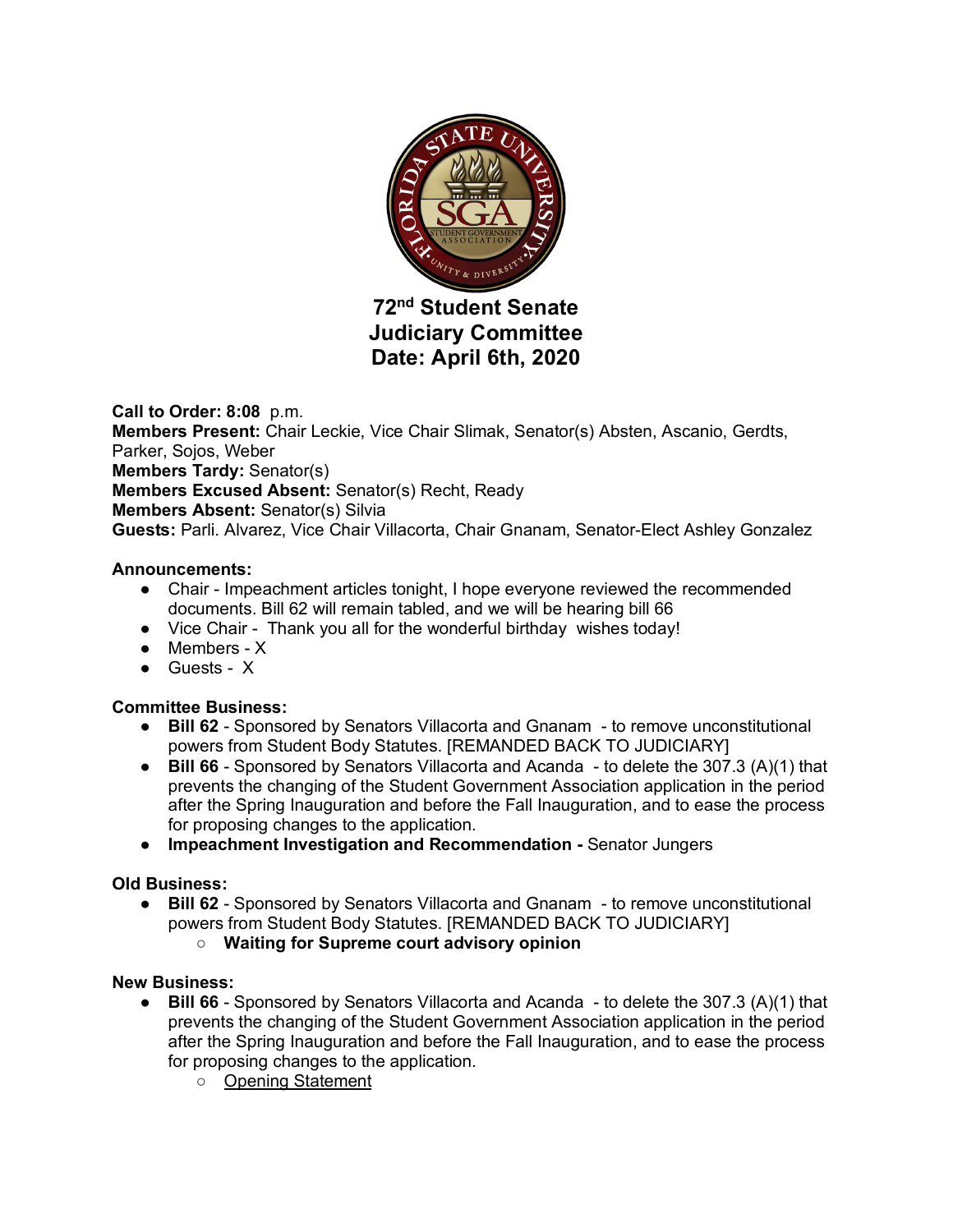- Villacorta: This changes the SGA application, something IA has power over. Right now we need to consult a lot of people before changing the application, some positions may be vacant. I do not believe that we necessarily need to be consulted, I belive that the Senate has the ability to do it itself. There is also a requirement of a specific time period that we can change it. After talking to the IA committee, we agreed that this was unnecessary. IA fully supports this. (0:52 to closing)
- Technical, Non-Detableable
	- Slimak: Did you consult the Chief of Staff about this piece of legislation? Understanding they conduct the interviews.
		- No
	- Gerdts: May is highlighted, what is the original language? ● Shall
- Senator Weber moves to enter Round Table Discussion
- Senator Gerdts seconds
- Round Table
	- Sojos: Why was the time restraint placed?
	- Villacorta: Unsure, all i could find is that it was placed two years ago
	- Gerdts: I understand the concerns of not consulting the Chief of Staff, I am divided, the positions are mostly for the Senate and SGA as a whole. I am leaning to tsupport, as it gives support and power to the Senate. Hopefully IA is able to continue our work. I worry it weakening the power of Chief of Staff
	- Villacorta: I appreciate the thoughts, this would consult the chief of staff before making changes. The main issue we in IA saw was that consulting so many people before making changes will slow and hinder necessary changes that may be needed. We still plan to consult with them.
	- Weber: you seem to do a good review of 307, why is this the time you put this forward? Why has this taken so long?
	- Villacorta: this has just come up in IA, after talking with some of the candidates, we realized holes and issues that are within our application. We want to update and edit the application. The timeframe that is in place is very limiting.
	- Slimak: there's been miscommunications between the senate and exec in the past, we should be reaching out and communicating with them to ensure a healthy and positive relationship.
	- Villacorta: If this passes committee and the senate than I am happy to let them know the updates. I do not see that this needs a heads up.
	- Weber: I am all for the separation of powers between branches. The biggest thing is these date changes. What changes is IA wanting to make specifically after the Spring election?
	- Villacorta: IA does not have the power it needs year round, regardless of how the issues come up. This gives the power back to IA
	- Gerdts: I support this bill, I want IA to know that we support them. Limiting a committee in this way makes sense understanding the structure of SGA. I want the Senate to have power and ability to do what we need. I was uncomfortable with the previous encounter. I request we refrain from this moving forward.
	- Villacorta: i totally get what you are saying, IA has been getting heat for other branches not fulfilling their statutory needs.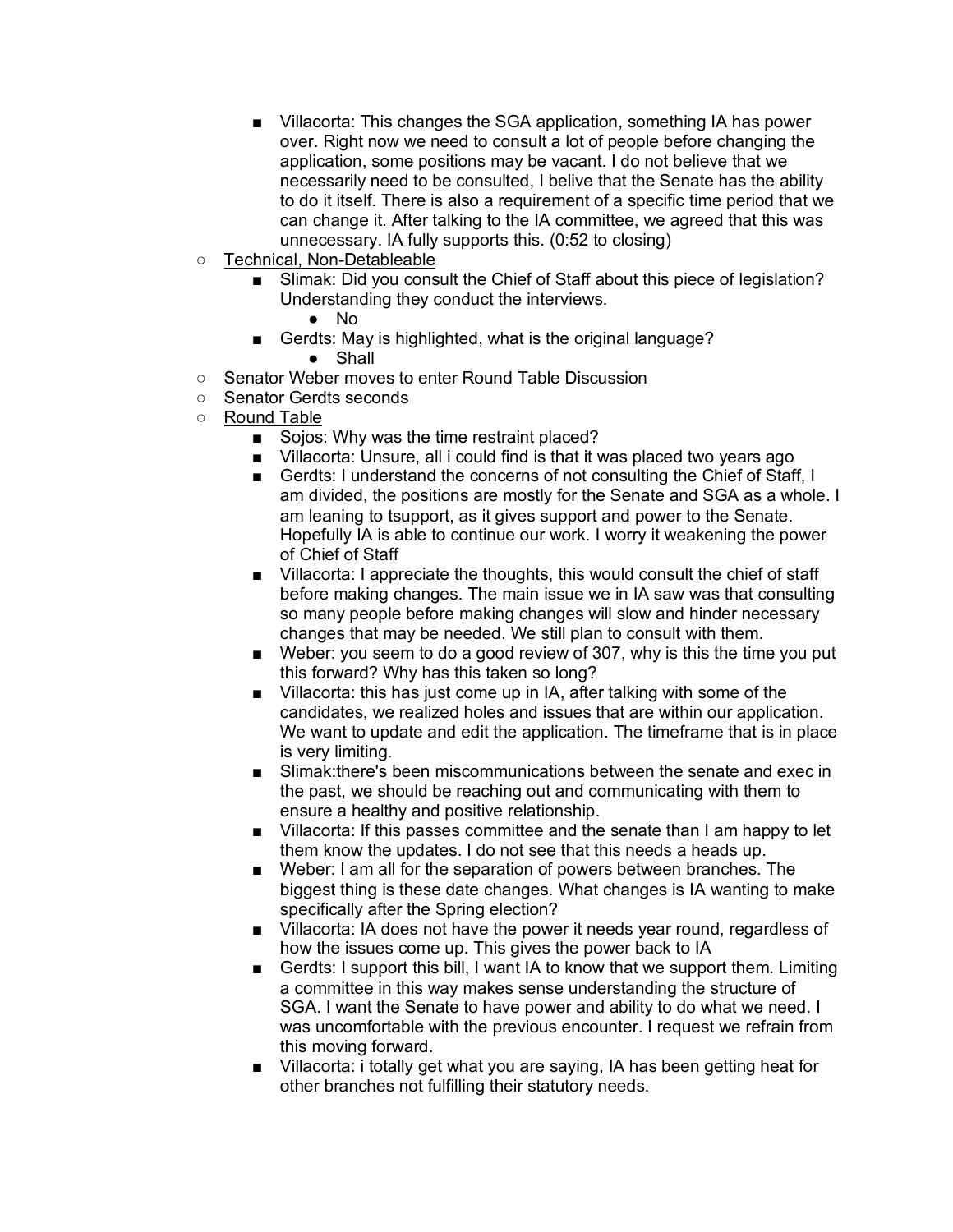- Weber: I am curious about the timeline of this bill. By opening up this timeline, do you see that summer senators will be affected by this? They cannot change statutes, yet their application can be changed.
- Villacorta: Do you know the statute of the restrictions on changing statutes over summer? Precedence is so, I do not see a lot of changes coming about over summer.
- Alverez: Currently there is not rule, statute, or constitutional amendment limiting summer senators from making statute changes.
- Senator Gerdts moves to call the question
- Senator Weber seconds
- $\circ$  Closing: Villacorta: Thanks guys for hearing this. Thanks for figuring this out. Please come to IA meeting next week, we have three candidates coming forward!
- Vote
	- Absten Abst.
	- Ascanio Yes
	- Gerdts Yes
	- Parker Yes
	- Slimak Abst
	- Sojos No
	- Weber Abst.
- Bill **RESULT 3-1-3**
- Vote 2
	- Absten Abst.
	- Ascanio Yes
	- Gerdts Yes
	- Parker Yes
	- Slimak Yes
	- Sojos No
	- Weber No
- Bill **RESULT 4-2-1 PASS**

#### **Hearings:**

- **Impeachment Investigation and Recommendation -** Senator Jungers
	- Resigned

### **Unfinished Business:** None

### **Committee Legislative Round Table:**

Weber: I'm glad this bill got talked about today. Our decisions on how bills pass or fail are by majority vote, I think that voting procedures should be moved to Rules or Procedures with a voting requirement of 2/3rds.

This could be cool to work on as a committee

Gerdts: I think that this ⅔ requirement would be good. I wanted to add a clause into 400 to work on this abstention thing for committees themselves. With such small groups, one abstention could do this.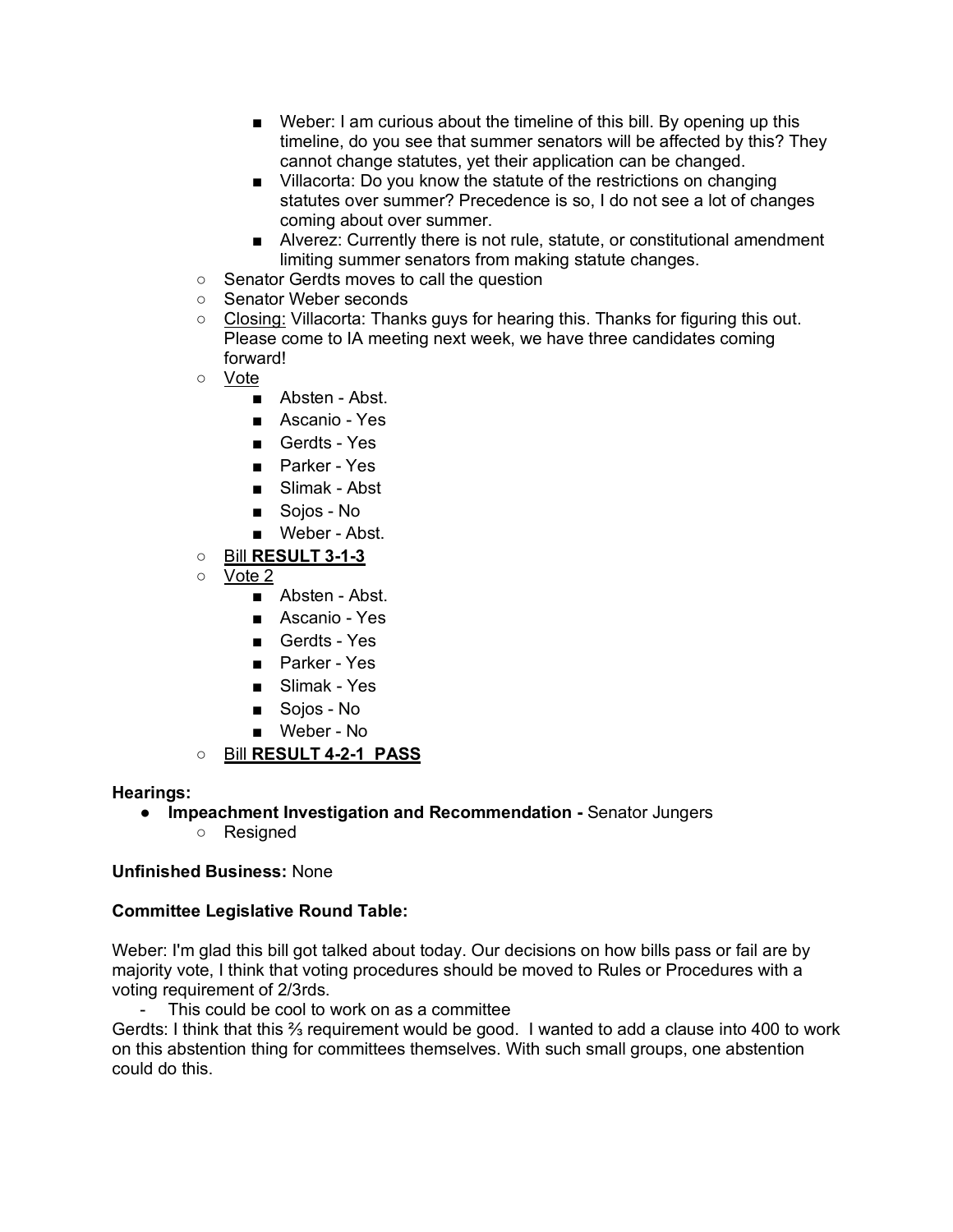Alverez: the only other instances are appointments and resolutions. The only other instance of a non majority vote is an amnio vote, or a COGs vote. Both need a  $\frac{2}{3}$  vote to pass. The abstention sanction can be read as for the floor only, maybe just add something specifically for committees.

Weber: What is the exact number in 400 for this?

Alverez: 400.5 the ladder two sentences.

Weber: I want to remove this chapter, and move the voting requirements into Rules, I want to ensure that it is not a simple majority to change the voting rights

Gerts: It has now been many moons for apportionments, I hope to see it soon. Alverez: The constitution does not have a threshold for passages of regular legislation

Slimak: Starting to look at Senate Projects if you are interested in anything let me know! We can collaborate.

Chair Leckie: Thank you for this opportunity as your chair, this has been an amazing experience working with you all. I am proud of you for doing such diligent and hard work. We will miss all of you leaving the Senate.

#### **Final Announcements:**

Chair Leckie: Thank you for this opportunity as your chair, this has been an amazing experience working with you all. I am proud of you for doing such diligent and hard work. We will miss all of you leaving the Senate.

Slimak: Over the past few months you will notice that I have been asking about collaboration and communication with all aspects of campus. I want to ensure that we are talking to the people about the things that might affect them. This is what I will continue doing moving forward, as I believe this to be a vital key to our success in SGA

Gerdts: I want to say a special goodbye to Senators Weber and Parker. Parker, you are here and killing it. You are dedicated, and your passion for Senate shows. Thank you, from the bottom of my heart, I love you. Weber, I respect you so much for your dedication. We have done so much work over the past year, you have shown me love and dedication for Judiciary, that I will miss.

Parker: Thanks Brenden! I know I was quiet in this committee, but I was so excited to see all of you filling the space and being strong Senators. I was excited to see Judiciary and get involved. It has always been the hyped up committee. As always, if you need anything at all I will be here at FSU. I am finishing my masters here in December, and hopefully back for law school. I'm not gone, but i'll miss you all. It's been fun. I love you all.

Alverez: Tomorrow is Teal Tuesday, a part of Sexual Assault Awareness month. Its a big thing, please try to wear teal to show support! I had ribbons for everyone, but sadly we are socially distant. Please send a photo of participating in kNOw more social media challenges

Villacorta: IA will be hearing three candidates for agencies next week, all candidates have been in positions before. Alysa and Josh, its been great working with you within the Senate. I hope to see you all around. Please keep practicing social distancing. If you are in Tallahassee and in student apartments, look into renters unions. They are doing a lot to help with economic situations